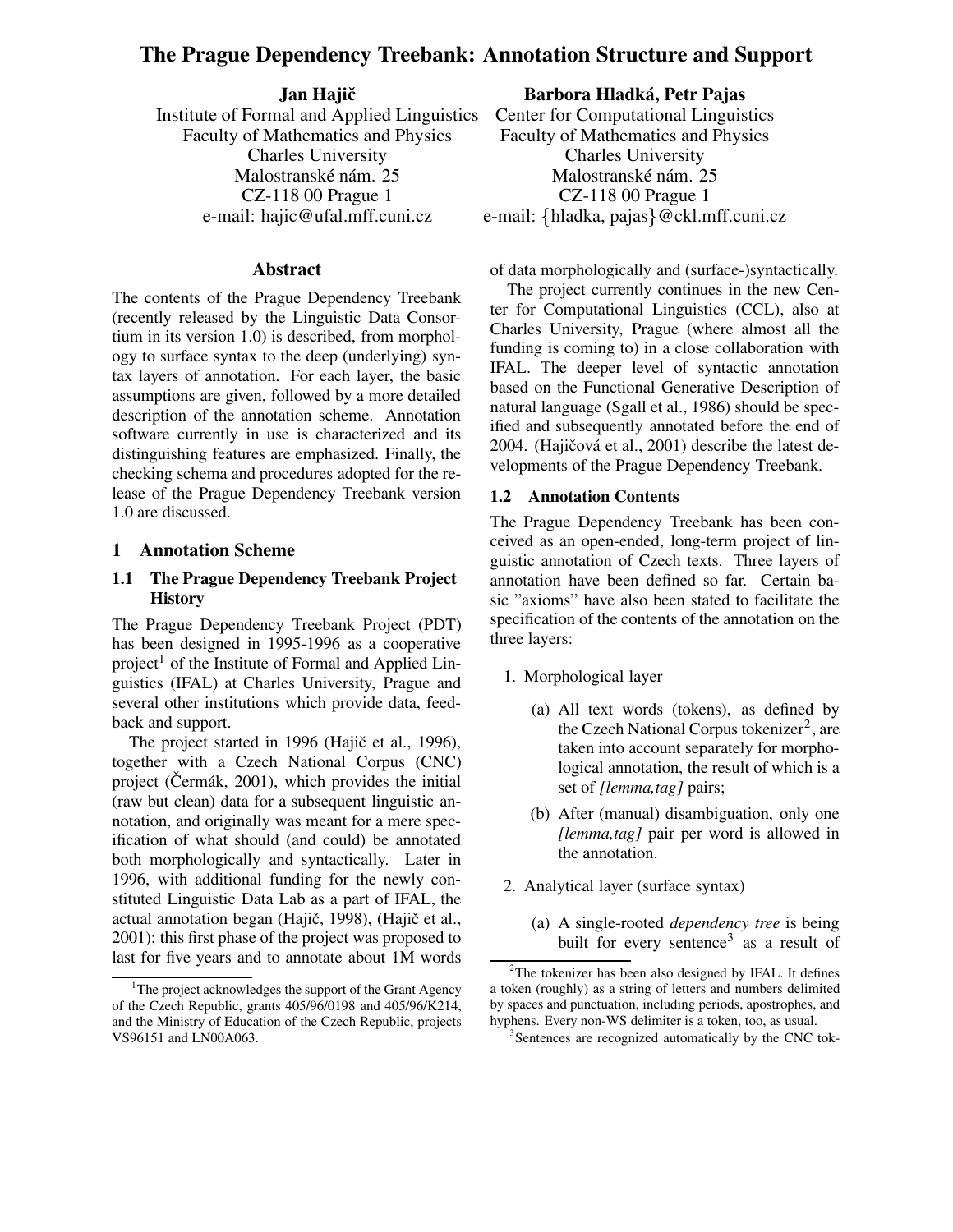the annotation, with a single *(analytical) function* describing every dependency relation in the tree;

- (b) Every item (token) from the morphological layer gets exactly one node in the tree, and no nodes (except for the single "technical" root of the tree) are added;
- (c) The *order* of nodes in the *original sentence* is being preserved in an additional attribute; non-projective constructions are allowed;
- (d) Only one (manually assigned) analytical annotation (dependency tree) is allowed per sentence.
- 3. Tectogrammatical layer (underlying syntax, or linguistic meaning)
	- (a) A single-rooted *dependency tree* is being built for every sentence, with dependency relations marked by *functors* 4 (deep syntactic relations);
	- (b) As a general rule<sup>5</sup>, only nodes labeled by *autosemantic* words are in the tree<sup>6</sup>;
	- (c) Insertion of (surface-elided) nodes is driven by the notion of *valency*: if a word is deemed to be used in a context in which some of its valency frames applies, then all the frame's slots are "filled" (using regular dependency relations between nodes) by either existing words or newly created nodes, annotated accordingly;
	- (d) Every node of the tree is furthermore annotated by such a set of grammatical features that enables to fully capture the meaning of the sentence (and therefore, to generate<sup>7</sup> the original sentence);
- (e) Topic and focus are marked, together with so-called deep word order<sup>8</sup>;
- (f) Grammatical and some textual coreference is resolved and marked.

#### **1.2.1 The Morphological Layer**

The annotation at the morphological layer is compatible with the IFAL's morphological analyzer  $(Haiŭ, 2001)$ . The tagset is based on a full set of morphosyntactic categories known for Czech. 13 categories (Part of speech, Detailed POS, Gender, Number, Case, Possessor's Gender and Number, Person, Tense, Voice, Degree of Comparison, Negation and Variant) are being used. There are 4257 plausible combinations of category values, as present in the morphological dictionary (about 1/4 of them are actually found in the PDT).

Lemmas are also annotated at this layer. The notion of lemma is seen as a unique identification of the morphological dictionary entry the textual form belongs to. Therefore, even though (humanreadable) strings similar to dictionary entry headwords are used, they are merely references (pointers) to the appropriate paradigm.

### **1.2.2 The Analytical Layer**

Based on the "axioms" above, two things are the actual result of annotation at the analytical layer: the dependency relations, and the analytical functions (and the linear order index of every token). Given that the root of the dependency tree is added to insure single-rootedness of broken or non-predicative sentences, the number of dependencies in a sentence is always equal to the number of tokens in the original sentence.

The direction of the dependencies is determined according to the usual conventions used in dependency-based theories, and can by simply stated in general as follows: given a dependency relation holds between a pair of nodes, a node is dependent on another (so-called governor) node, if the deletion of the dependent node will not harm the "grammaticality" of the sentence. E.g., adjectives depend on nouns, subjects, objects and adverbials on verbs, etc (see Fig. 1). In cases when this rule cannot be applied because the relation is more complex (and thus not representable by the simple definition of a tree adopted), the direction of the depen-

enizer, but sentence break errors are manually corrected in the PDT.

<sup>&</sup>lt;sup>4</sup>The set of functors is much richer than the set of analytical functions from the layer 2 of the annotation scheme.

<sup>5</sup>With the exception of cases in which dependencies are used rather technically because of their inability to capture certain "non-dependency-like" phenomena, such as coordination.

<sup>&</sup>lt;sup>6</sup>Thus many nodes, found at the morphological and analytical layers, disappear (such as function words, prepositions, subordinate conjunctions, etc.) or, better to say, the information carried by the function words is "passed over" to the relevant attributes of the autosemantic nodes they belong to.

<sup>&</sup>lt;sup>7</sup>Perhaps by a quite sophisticated (generation) algorithm, certainly not as straightforward as its counterpart at the analytical layer.

<sup>&</sup>lt;sup>8</sup>The order of nodes, also marked at this layer, is in general different from the surface word order, and all the resulting trees are projective by the definition of the deep word order.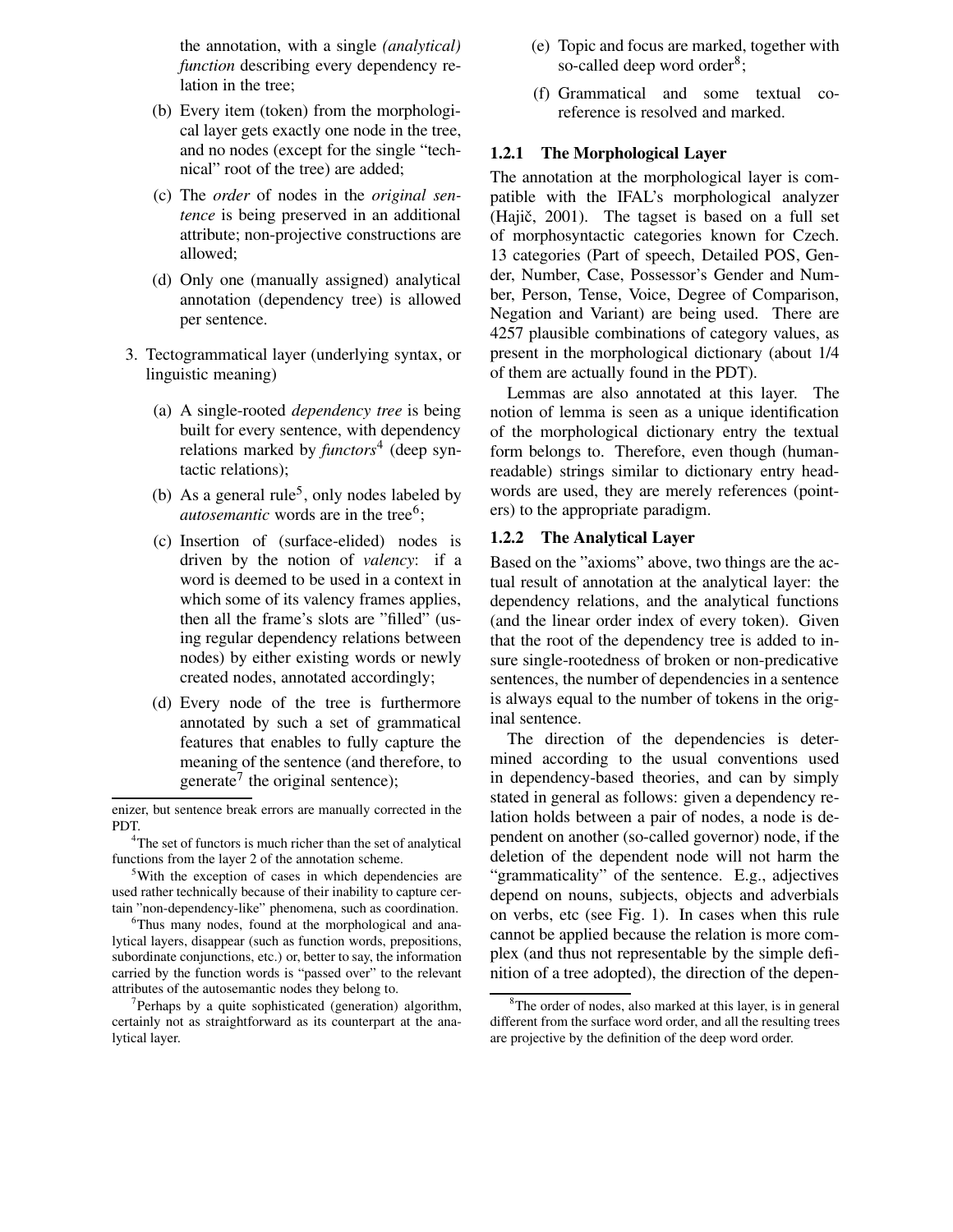

Figure 1: Analytical Tree Annotation of the sentence *The influence of the Mexican crisis on Central and Eastern Europe has apparently been underestimated.*

dencies is determined by convention (e.g., prepositions govern their noun phrases, subordinate conjunctions govern the subordinate clauses etc.).

Coordination and apposition are phenomena that evade the usual assumptions about dependencies. They also have to be annotated by convention; we decided that the coordination conjunction (that includes commas, if necessary) "govern" the set of coordinated subtrees. Each of the coordinated subtrees is moreover marked as a "member of a coordination"; this allows for common modifications of the whole coordination construction to be annotated easily (by simply making them depend also on the coordinating conjunction node, but *not* marking them as the members of the coordination). The same scheme is used for apposition.

The set of analytical functions consists of 26 functions, most of them, however, being so-called "auxiliary" functions (for proper marking of prepositions, conjunctions, auxiliary verbs, reflexive particles, coordination, etc.). The main functions are only the predicate, subject, object, adverbial, attribute, and verbal attribute (complement). Therefore, neither e.g. objects nor adverbials are further



Figure 2: Tectogrammatical Tree Annotation of the sentence from Fig. 1 (in the TrEd editing window).

(sub)classified; that task is postponed to the tectogrammatical layer.

#### **1.2.3 The Tectogrammatical Layer**

The tectogrammatical layer (for an example annotation see Fig. 2) can be best described as the "deep (underlying) syntax", as labeled in some theories; we use the term "linguistic meaning". Its basic characteristics are specified in Sect. 1.2, item 3. The tectogrammatical layer annotation scheme is divided into four sublayers: the core annotation (dependencies and functional annotation), the topic/focus and deep word-order annotation, the co-references, and finally the fully specified tectogrammatical annotation (completing the necessary grammatical information). Only the core annotation sublayer is described here.

The aim of the tectogrammatical layer is to go beyond the surface shape of the sentence with such notions as "subject" and "object", and to employ notions like "actor", "patient", "addressee" etc., while still being mostly driven by the language structure itself rather than by the general world knowledge.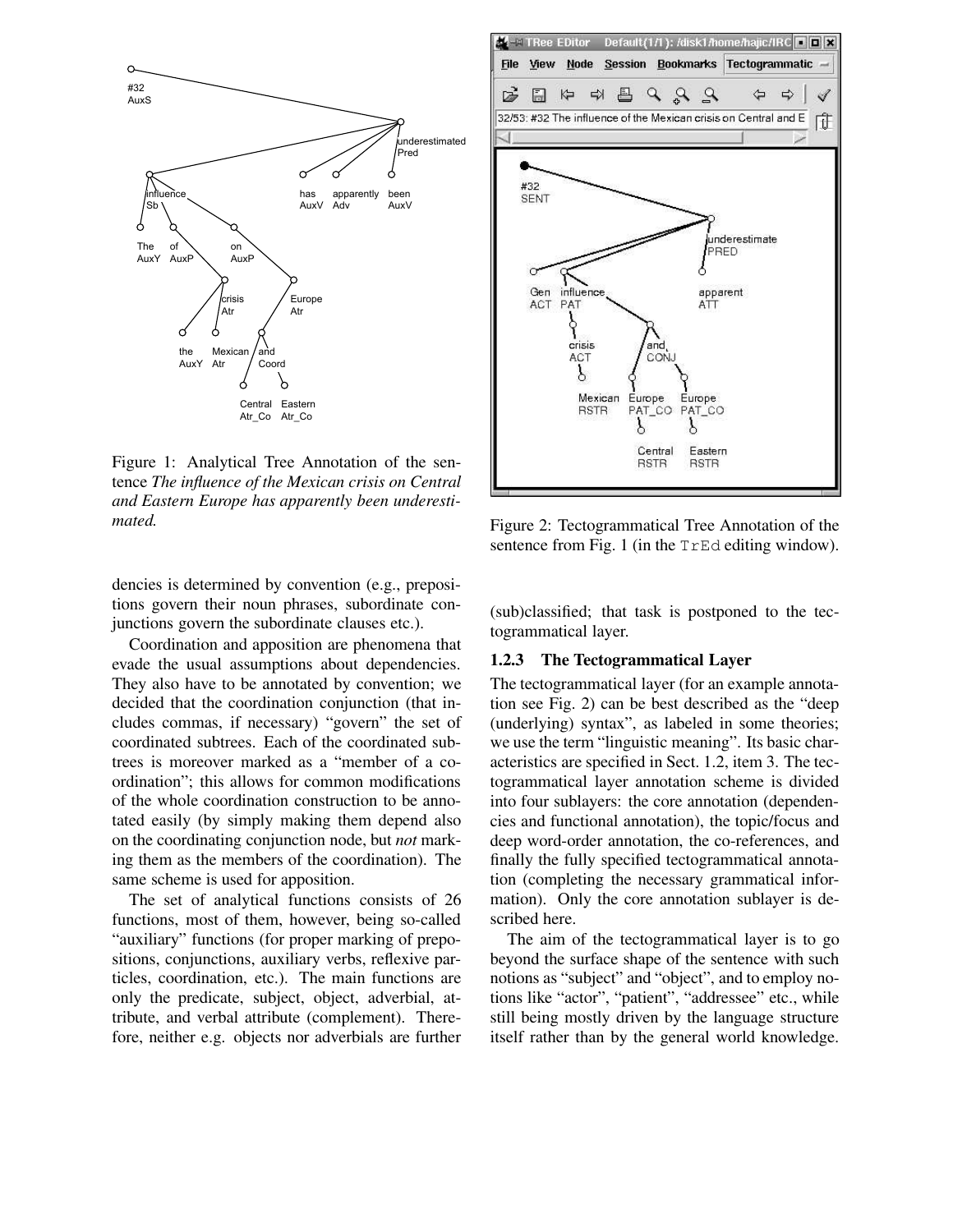The units of description are *autosemantic words* (by "autosemantic" we mean words that bear some kind of lexical meaning, not just grammatical function). Dependencies between units are seen as the basic tool to achieve this goal through a uniform description of all the relations (not just that of the predicate) between the (autosemantic) words in a sentence<sup>9</sup>. The dependencies are labeled by so-called *functors* (and their *syntactic grammatemes*, providing more detailed classification of functors if necessary), which describe the dependency relations. Every sentence is thus represented as a (dependency) tree, the nodes of which are the units of description (autosemantic words), and the (labeled) edges represent dependencies among them.

The words and dependencies alone would, however, form an incomplete representation (since the goal is to fully represent the linguistic meaning of the given sentence) in the sense that it would not be possible to uniquely generate a (surface) sentence with the original meaning from such a representation. We still need some grammatical information to achieve that goal: for example, we need the attribute "NUMBER" to know if a certain noun has the meaning of plural or singular.<sup>10</sup> On the other hand, with many nodes this information is unnecessary and in fact it might be "harmful" under certain circumstances<sup>11</sup>, since it can be derived from other parts of the tree (by grammatical agreement rules, for example). Thus the NUMBER attribute is never specified for verbs, for example. Similarly, we need such attributes as tense, modality (both sentence and verbal), and gender, but again only where ambiguity could arise and its value cannot be determined from other attributes of the current node or other nodes in the representation.

We use a set of 72 functors. They are divided into several categories: arguments (actor, patient, addressee, origin, effect), free modifications (such as those of time, place, manner, etc.), and several smaller "technical" categories for expressing negation, coordination and apposition, foreign phrases etc. The assignment of functors is driven primarily by *valency frames*, and (if no valency frame is available for a given governing word) by default definitions of the functors. Valency frames are used for all verbs and verbal nouns and adjectives, and (at the final fourth sublayer of tectogrammatical annotation) also for all nouns and adjectives proper.

A valency frame contains a set of slots, each of them characterized by a single functor (such as "addressee"), list of possible surface expressions (such as the required case, sometimes together with a preposition, etc.), and an indicator whether the slot is (semantically) obligatory or not. Certain transformations of the surface expression form (passivization, reflexivity, nominal derivations) are considered implicit and such ("derived") frames are not explicitly present. Each word can have several valency frames; at this point, we do not distinguish word senses or group frames into sense groups, but we do group frames into "superframes": a *superframe* is a set of frames that are indistinguishable if only obligatory slots are considered. A finer distinction of "obligatory" and "facultative" slots is currently being developed (Skoumalová et al., 2001).

Valency frames could, in theory, be easily collected from an annotated corpus. However, the theory of valency frames is quite elaborate and it is not feasible that the job of creating all valency frames be left to the annotators only, if for anything else than consistency reasons. Therefore, we are creating a valency lexicon on-the-go, as new verbs (nouns, adjectives) are encountered during annotation, and the valency lexicon, a "static" and separate data source, will be an important part of the Prague Dependency Treebank at the tectogrammatical layer of annotation. It will contain not only frames collected from the PDT, but also manually determined frames based on a larger unannotated corpus.

Ellipsis (on the surface) is an omnipresent phenomenon in actual language use, in fact more common than one usually thinks. Apart from obvious cases of ellipsis, such as omitted verb (or noun) in the second part of a sentence (or nominal) coordination or in direct speech (especially in short answers to questions), there are problematic cases for the solution of which we have to consider when the missing node in the dependency tree should actually be created "from scratch" and labeled. We use the valency frames in such cases to determine if a node should be created, as well as what function it serves.

<sup>&</sup>lt;sup>9</sup>By sentence we mean a sentence in the corpus ("running") text") sense, "from period to period."

<sup>&</sup>lt;sup>10</sup>In order to generate the correct grammatical number on the surface. However, we do not go that far to require an exact numerical specification to every noun; it is often unknown and hardly determinable.

 $11$ Such as in machine translation using such structures, when the grammatical number in the target language is determined by its own agreement rules rather than by the grammatical number of the corresponding word in the source language.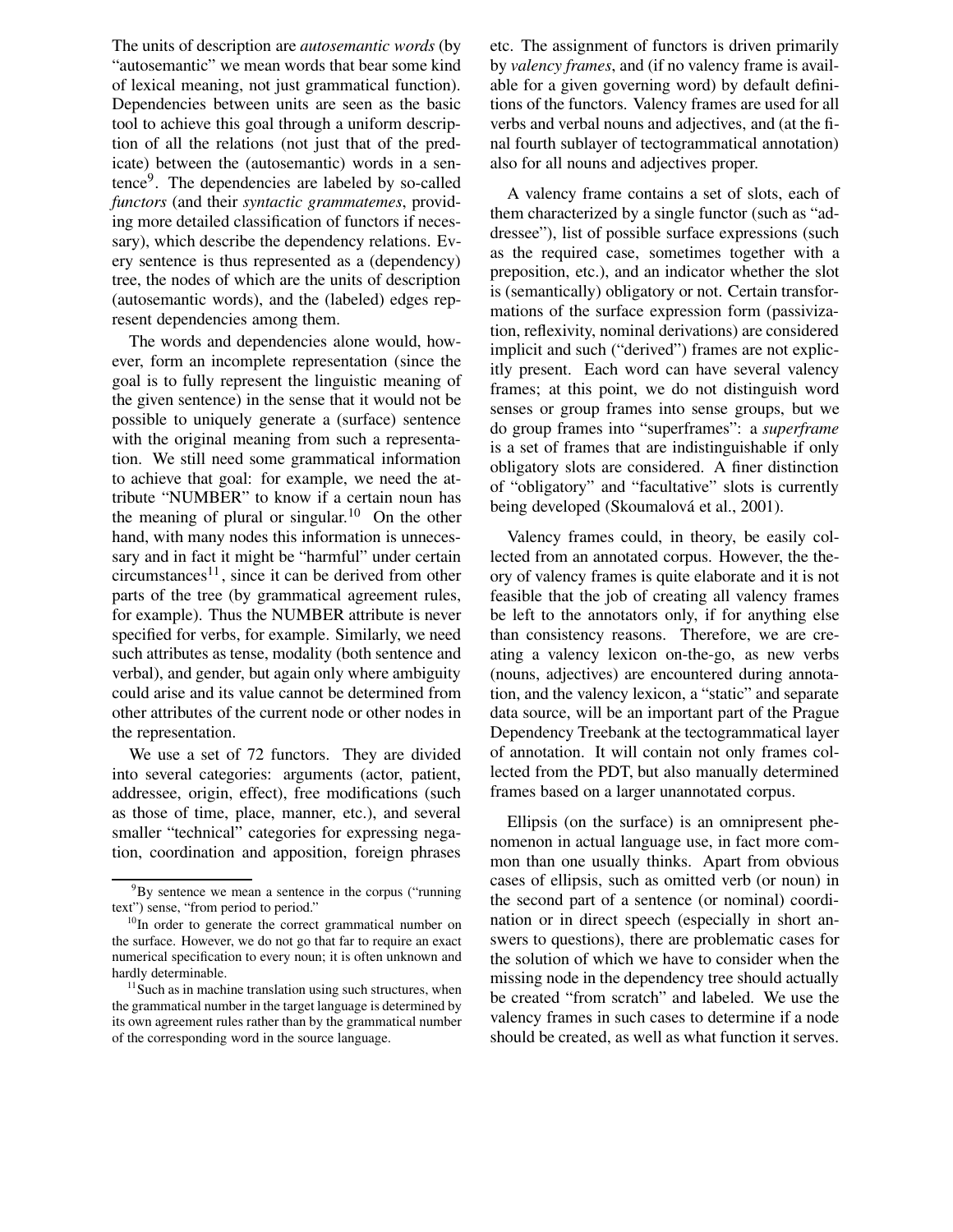#### **1.3 Annotation Format**

Although we still use a "legacy" format that is very compact but not very programming-friendly<sup>12</sup> in the annotation tool TrEd (see Sect. 2), we currently also support an SGML version of the data for data interchange<sup>13</sup>. The current annotation structure is based on an "all-inclusive" design: everything including the original text, level-0 markup, morphological, analytical (surface-syntactic) and even tectogrammatical markup is present in a single document. The annotation markup is in fact a superset of the markup used in the Czech National Corpus, from which we took the original data. It is quite clear that such a structure, with the complexity of the markup, is becoming inadequate. Our (hopefully short-term) plans and ideas about transforming the annotation to a new scheme based on XML are described later in this section.

The current formats correspond to a large extent to the annotation strategy. For example, individual text tokens become target of the morphological markup. Each morphologically annotated token forms a node of an analytical tree the dependency structure of which is represented either explicitly (in the legacy data format) or using pointers from dependent to governing nodes (in the SGML version). On the tectogrammatical layer, a tectogrammatical tree "borrows" some nodes from the analytical tree (in fact, only those nodes which represent auto-semantic words). Beside that, a tectogrammatical tree may contain additional nodes, newly created to represent words elided on the surface level. Though the structure of an analytical tree and that of its tectogrammatical counterpart are similar, they are not identical and must therefore be represented separately. In the SGML format, this can easily be handled by having separate markup for each type of dependency pointers. On the other hand, there is no way to markup both of the trees at the same time in the structure-based format (since the only means to markup a dependency in that format is parentheses). Therefore, when using this data format, one must choose which of the trees is to be represented explicitly (i.e. which will be, for example, displayed as a tree in the annotation tools described in Section 2) and which will be encoded into pointers. In spite of the fact that the sets of nodes over which the trees are built overlap, they are not identical. To solve this technically, we use so-called *hidden nodes*. Such nodes, albeit technically present in the tree, are not considered to belong to it. It does not matter to which node they are attached, and when a node is hidden then every element in its sub-tree is hidden, too. In the visual representation on a computer screen these nodes are either completely omitted or at least visually distinguished (annotators may switch between these two states since there are cases when, for technical reasons, we want to be able to see all the nodes, regardless to which layer they actually belong to).

Beside the dependency differences, the node order is different in the two types of trees. An analytical tree is ordered according to the surface ordering of the sentence. Thus, analytical trees may be nonprojective. In the tectogrammatical tree, the nodes are ordered by the deep word order, which is related to topic-focus articulation. These trees are always projective. For technical reasons there is one more ordering defined on nodes, which orders nodes belonging to both types of trees. This ordering is identical to the surface order on analytical nodes, but all nodes newly created on tectogrammatical layer follow the analytical nodes, and among themselves they appear in arbitrary order.

As mentioned above, we are preparing a complete rewriting of the annotation scheme. It should obey the following principles:

- 1. Extended Markup Language (XML) will be used to represent all markup layers.
- 2. The markup will follow the stand-offannotation principle. The original data and individual markup layers will be separate.
- 3. The original data will be marked in the basic TEI XML markup according to TEI P4X guidelines. The data will be kept constant and separate.
- 4. The DTD for each layer will be designed to adequately and consistently represent the structures described in the theory. Compatible solutions will be chosen wherever possible, so that markup originating from several layers can be combined together when needed.
- 5. Extended pointers will be used to connect the annotation with the original data as well as to link the various layers with each other.

<sup>&</sup>lt;sup>12</sup>Derived originally from the dependency-oriented formalism of Colmerauer's Q-SYSTEMS with an implicitly marked tree structure.

<sup>&</sup>lt;sup>13</sup>Some tools can work with the SGML format directly.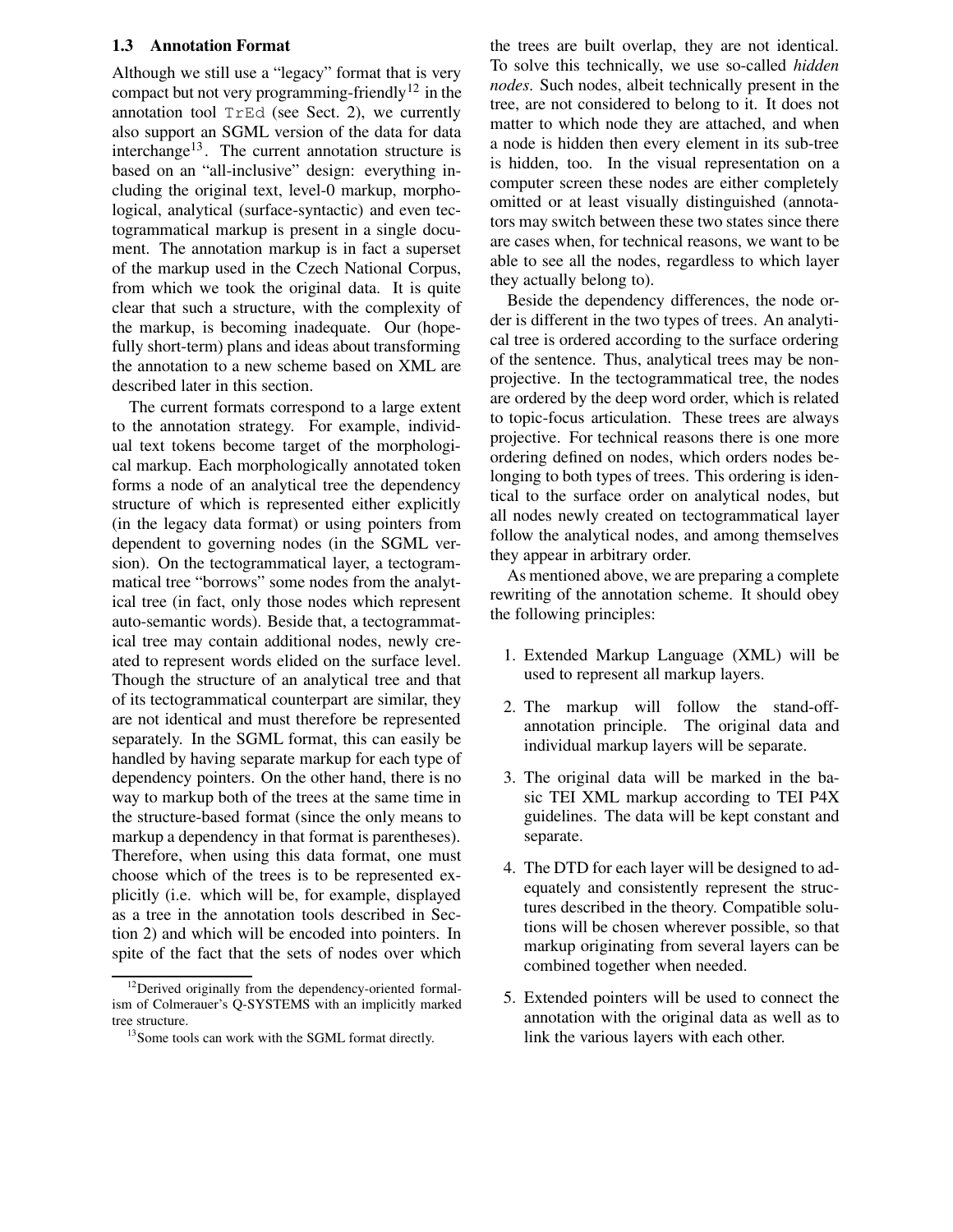6. If possible, consistent approaches will be used to solve similar problems on various layers (alternative markup for example).

We believe that the stand-off approach described above will make it much easier to develop adequate annotation markup and that it will simplify many tasks which arise during the corpus-annotation process. For example, since the layers of markup will be stored separately, large changes may be performed on one of them if needed without a fear of affecting or damaging the other ones (provided that certain rules are applied which prevent or make it easy to repair any link disconnections that may appear during such a process).

Obviously, with this approach some of the human annotation as well as post-annotation checking may be done independently on different layers with no need of subsequent complicated merging.

On the technical background, the XML format brings the advantage of existing and already wellimplemented standards. For example, assuming that a well-designed XML representation of the annotation on analytical and tectogrammatical layers is adopted, XML-related technologies like XPath or XSLT may be used even for simple structure queries and transformations.

# **2 Support**

### **2.1 General Annotation Tree Editor**

The central annotation tool is a languageindependent<sup>14</sup> graphical tree editor called  $TrEd$ <sup>15</sup>.

The TrEd editor

- allows to create and modify the dependency sentence structure (or any tree-based structure) $^{16}$ ,
- can be "internally" programmed using a powerful macro language based on the Perl programming language, using a defined API for its internal data structures,
- can communicate "externally" with other programs running over the network, effectively allowing for client-server type application to be easily integrated into it<sup>17</sup>,
- may be used in an interactive mode (for the usual manual annotation) as well as in a batch mode (for post-processing or any other automated task to be performed on a number of files),
- contains features allowing for batch as well as interactive visual checking and comparison of doubly-annotated data
- allows extensive customization of editing possibilities (e.g. to enable/disable certain features for different types of annotation) and customization of the visual layout to use effectively the screen's real estate to fit the task at hand as well as individual annotator's preferences.

### **2.2 Macro Programming Capability**

TrEd is designed to be extensible by user-defined macros, which may not only add new functionality to it but also alter its default behavior. This design gives the editor the power of a general annotation tool that can be highly customized for any specific annotation task. In order to make the human annotation on analytical and tectogrammatical layers as easy and effective as possible, a large set of specialized macros was created. Their functionality ranges from simple tasks, such as assigning a specific analytical function or tectogrammatical functor to a single node, to rather complicated ones, which are able of automatic assignment of the statistically most probable function or functor to each node in a tree. Though the macros for automatic function or functor assignment are not 100% successful (if they were, there would be no need for human annotation!), at least they do save the annotators some typing and in some cases they may even guide them.

The macros as well as the editor itself are written in Perl programming language (which was chosen for its multi-platform portability and also for the reason of rapid development). TrEd can be used either as an interactive tree editing tool (which is how it serves during the annotation process) or as an offline processing tool, in which case its only task is

 $14$ Current version of TrEd only supports languages with 8-bit encodings but it is writing-system-independent (i.e. it can handle right-to-left scripts).

 $15$ For a sample screen shot, see Fig. 2.

 $16$ <sub>TrEd</sub> is currently used for the annotation on the tectogrammatical layer, but it can be — and it will be, if necessary — used also for the analytical layer annotation, even though the analytical layer has been annotated in its greater part by a simpler, MS-Windows-only specialized graph editor called GRAPH (Křen, 1996).

<sup>&</sup>lt;sup>17</sup>Such as a speech-enabled interface based on a third-party client-server enabled software, should such thing be deemed effective for the annotation task.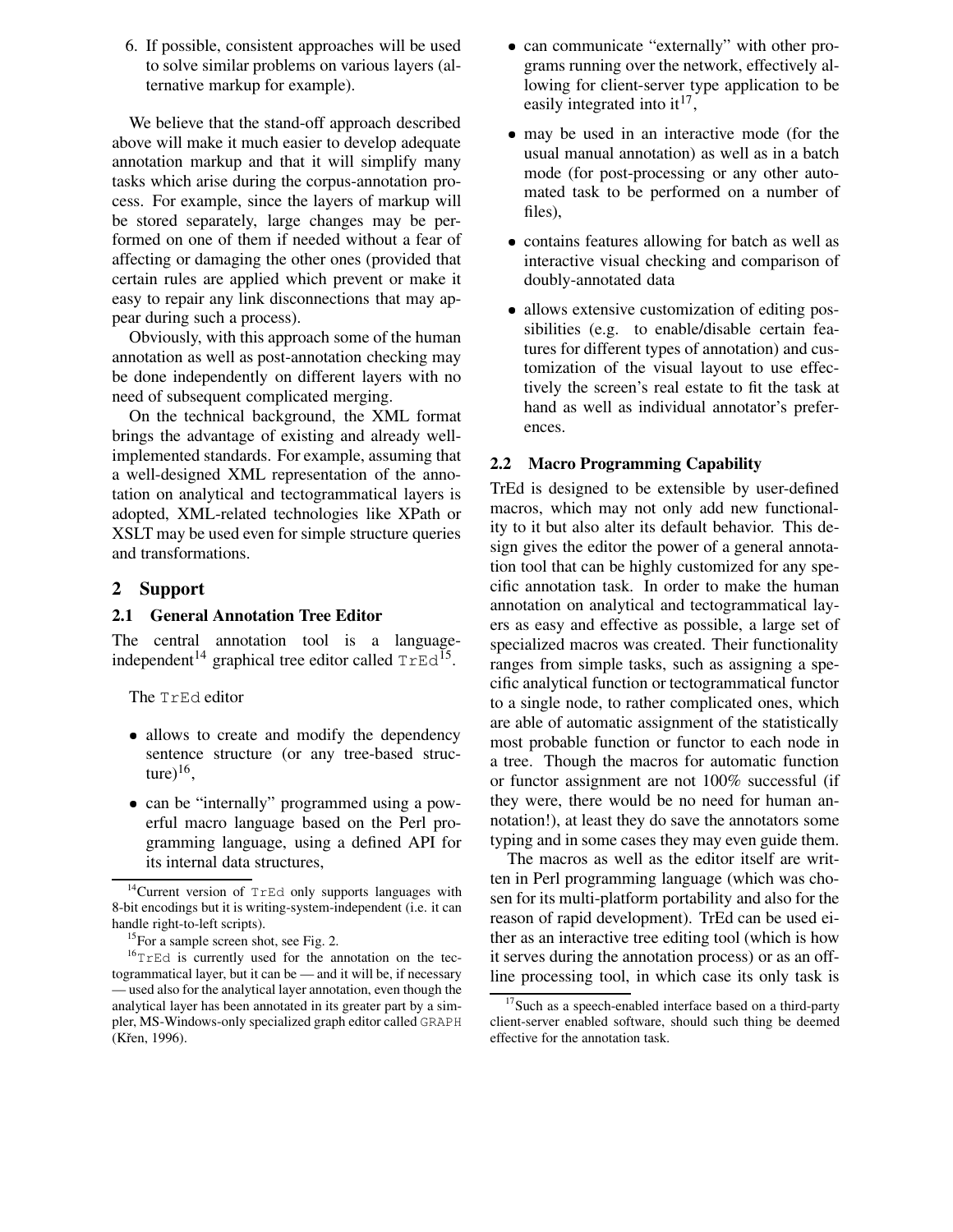to evaluate a specified macro over a set of trees. The latter, non-interactive mode, is used both during the automatic step of transformation from analytical trees to their tectogrammatical shapes, and in the process of post-annotation checking, during which a set of rules is applied to verify the correctness and consistency of the annotation (see Sect. 3).

In the editor, the annotation markup appears either as a dependency (explicitly displayed by edges connecting the nodes) or in form of named labels called attributes. Recently, there are 84 attributes defined on the nodes of tectogrammatical trees. The user may specify which of the attributes are actually shown on the screen; the rest of them is displayed on demand only.

#### **2.3 Restrictive Task Customization**

To prevent data damage caused by mistakes, annotators usually obtain a restricted version of the ed $itor^{18}$  where only actions relevant to the annotation on the specific layer are permitted. Moreover, only macros related to their individual annotation tasks are enabled. Thus, the annotators of the tectogrammatical layer are limited to read-only access to the attributes containing morphological and analytical markup, and the annotators of the analytical layer have read-only access to the morphological-markup attributes.

#### **2.4 Integration of the Valency Lexicon**

We have already said that assignment of functors on the tectogrammatical annotation is tightly connected with the valency frames. Therefore, for the purposes of tectogrammatical annotation, a set of tools was developed to ease the searching and appending the valency frame lexicon. These tools provide a graphical user interface to the lexicon that is itself stored in the form of an XML file. The interface is connected with the tree editor through several dedicated macros. These macros allow the annotators to assign a valency frame to a node by choosing it from a list of frames from the lexicon. When a valency frame from the lexicon is assigned to a node, its identifier is stored as one of the attributes in the data. In the near future, macros for automatic functor assignment and elided-node generation based on the selected valency frame will be created. We hope that, among other purposes, the connection between the data and the lexicon will be useful for future consistency checking.

Since many nouns in Czech are derived from verbs, they share some of the valency frames with the verb they derive from  $19$ . In such a case the annotators have the opportunity to choose either a specific frame for the noun, or any frame from the verb it is derived from according to the morphological annotation.

The user interface lets the annotator add new items to the lexicon if no existing frame fits the context (or if there is yet no entry for the word concerned in the lexicon). It is a general rule that each lexicon entry should contain an example which may be optionally supplemented by annotator's note or comment. Since there are more annotators working on the tectogrammatical annotation (and not all of them may work on-line) merging their private lexicon additions must be done at regular intervals.

There are certain facilities which give the annotators the possibility of modifying, deleting or replacing existing valency frames that are incorrect or incomplete. However, since such frames may have already been assigned to some nodes, they are never removed from the lexicon permanently but rather marked as obsolete. Every modification of a frame results in actual addition of a new entry to the lexicon, while the old entry is marked as obsolete and either hidden from the annotators completely, or at least visually distinguished from the valid entries. In the process of post-annotation checking all the nodes containing a reference to an invalid or obsolete valency-lexicon entry will be checked and (where possible, automatically) corrected.

The choice of the correct valency frame is not always as easy as it could seem. For that reason it is allowed to assign more than one valency frame to a node in those cases where the decision cannot be made by the annotator. As was already mentioned in Sect. 1.2.3, we group frames into so-called *superframes*, which group frames that are indistinguishable as long as only obligatory slots are considered. An annotator may choose such a superframe instead of a single frame in case he or she is in doubts which of the frames it contains actually corresponds to the text being annotated. As a result, identifiers of all frames belonging to the same superframe are stored in the data. The question if they should or should not be disambiguated in the end (and even if such disambiguation will ever be possible) is postponed and certainly requires further research.

 $18\text{As}$  the restrictions can be applied from the macros, there is no need to actually create different versions of the program.

<sup>&</sup>lt;sup>19</sup>There is a canonical transformation of a verb's valency frame to a frame of its noun derivative.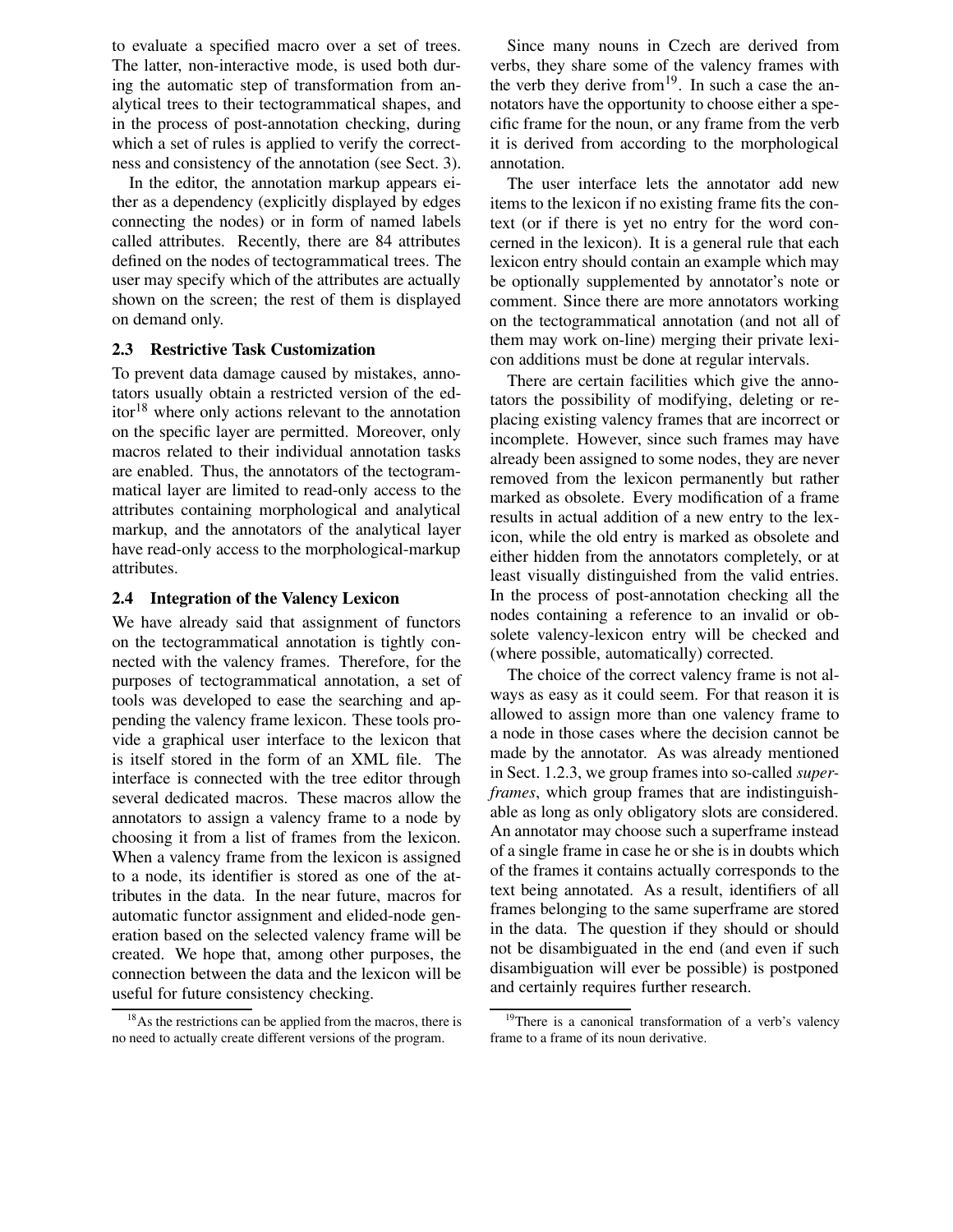### **2.5 Visualization of Inter-annotator Discrepancies**

Since the consistency between annotators is an extremely important factor of corpus annotation, consistency tests are performed in regular intervals during the annotation of tectogrammatical layer. In the test, each annotator obtains the same piece of data for annotation, their annotations are compared, and the results evaluated. A special program was developed to effectively find differences in both the tree structure and its labeling (i.e. node attributes).

Although the output of such comparison is suitable enough to get an overall idea about the consistency and even for further automatic processing, it does not contain the very trees concerned and therefore it cannot be used by the annotators, who usually want to see the actual places in the trees where they erred or diverged. Because of that, a version of the same program in a form of a tree-editor macro was created and extended to visually display the differences in the data interactively allowing the annotators to make corrections immediately.

### **2.6 Annotation Maintenance Tools**

The planned translation of the Prague Dependency Treebank to XML format based on the principles mentioned in Sect. 1.3 brings about a need to create tools that would handle the specific tasks of this approach. These include support libraries to simplify parsing and link dereferencing, as well as pre- and post- processing tools which could be used as wrappers for legacy or close-source applications unable to resolve the pointer cross-references between annotation layers or the links to the pure data. Such tools could merge the markup of several annotation layers into a single file and feed that file to the application. Note that this may not be straightforward under all circumstances since the structures being merged may overlap. Hopefully, the need to do this will be rare. The reverse process of splitting a merged markup to the individual layers in the standoff format hierarchy should also be possible.

# **3 Data Checking**

In a manually annotated corpus, the most important issue which must be pursued is *consistency* either guaranteed by the annotation guidelines, or by the limited number of annotators. No matter which way is chosen, it is naturally necessary to devote a large proportion of time to corpus checking in addition to the annotation process itself.

# **3.1 Morphological Layer**

There was no annotation manual on the morphological layer (the categories in the tagset used correspond directly to what every high school graduate knows about Czech morphology); the absence of a manual was thus replaced by a consistency-driven distribution of annotators across the whole annotation process. The data was, first, double-tagged; while nine annotators have been involved in the first pass of the annotation, only two annotators have participated in the checking step. The discrepancies coming from two annotated versions of the same file (4–5% on average) were checked and disambiguated by only one annotator.

Each file has than been checked against the automatic morphological analyzer (AMA), mainly because the coverage of AMA's dictionary had been changed during the time span of the annotation. For each word form, the AMA generates a set of [*lemma*, *tag*] pairs that is compared against the manually assigned [*lemma, tag*] pair.

Our strategy is to miss as few annotation errors as possible. If the manually assigned pair is found in the AMA's set, we know that the given word is annotated consistently with the current AMA (although it might still be wrong given its context). If the manually assigned pair is not found in the set, then either the AMA is wrong or incomplete, or the manual annotation is wrong and has to be revised manually. Altogether, in the case of PDT 1.0 the AMA check has been done twice.

Besides the "visible" discrepancies, we had to revise those word forms that have never been recognized by the AMA, this concerned 19K out of 1.7M words annotated on the morphological layer.

The annotation problems found here are, however, not just plain annotation errors; misspellings in the original text and formatting errors (such as wrongly split or joined word forms) are discovered and corrected (3.6K words in all), keeping the original input (properly marked) for further exploitation, such as spelling error analysis.

# **3.2 Syntactic-Analytic Layer**

The analytical annotation task was certainly much more complex for the annotators than the morphological one. Thus it was not possible to use the double-tagging strategy used at the morphological layer. When the annotation on the analytical layer started, the guidelines for analytical annotation (Hajič et al., 2001) were only rudimentary, and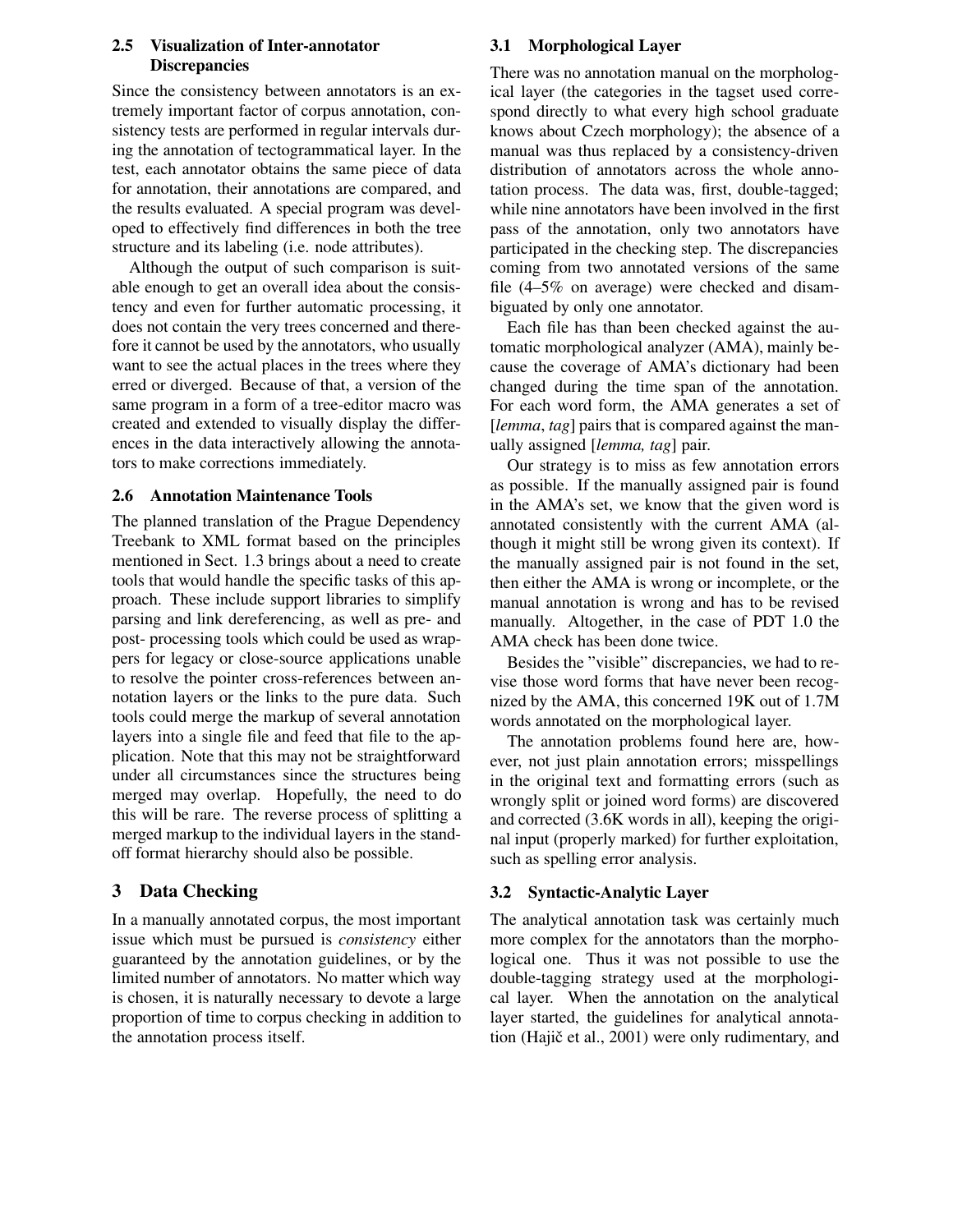it was decided that they would be improved throughout the whole period of the annotation. The strategy chosen was to always annotate in accord with the *most recent* version of the guidelines. We were aware that as the guidelines were evolving, many inconsistencies in the data were arising and that it was technically impossible to resolve them on an ongoing basis. Therefore we were preparing a postannotation checking phase by collecting the annotation rules that were known to have changed, or that were found to be constantly problematic. The actual checking began when the development of the annotation guidelines somewhat stabilized (about halfway through the analytical-layer annotation).

The post-annotation checking procedure consisted of more than 50 steps of varying complexity, each of them checking correctness and/or consistency of the annotation of a specific issue. Some of the issues are technical, others are linguisticallyoriented. These issues could be divided into three groups, according to the amount of manual work needed to correct an annotation that failed a given test: the fully automatically correctable issues, automatically locatable and subsequently manually corrected issues, and only manually locatable and correctable issues. Unfortunately, only few issues fell into the first category requiring no human action (besides writing the testing and auto-correcting procedure, of course). On the other hand, there was no issue that would fall into the third category. We were always able to at least automatically distinguish places potentially affected by the problem, and we never had to "read" the corpus once again in full. The only exception was that of Czech reflexive pronoun '*se*': this word may be marked with one of three different analytical functions according to its context. In this case we did not find a better solution that would lead to consistent results, than letting one person annotate separately every occurrence of this word in the whole treebank.

Thus most of the tests fell into the second group where only a certain amount of "suspicious" nodes was to be manually checked.

A great part of post-annotation checking was to resolve problems already marked in the data by annotators. These concerned mostly broken or strange sentences originating often from advertisements, or sport and TV program newspaper columns. Among the technical issues, sentence-breaking errors were the most frequent. There were several methods to locate such errors which often complemented one another, e.g. multiple predicates in one tree, more than one node in a tree marked with the auxiliary function for full-stop, etc.

#### **3.3 Morphological vs. Syntactic-Analytic Layer**

So far, we have provided the description of consistency-driven annotation *within* a particular layer of annotation. Since the PDT has a threelayer structure, we have to pursue the consistency also *across* the layers. In case of the version 1.0, when the separate layer-driven corrections were finished, a mutual revision of the morphological vs. syntactic-analytic annotations could start. This mutual checking has been practically realized as a set of regular expression-based rules.

In a dependency tree (as described in Sect. 1.2, item 2), let  $w_i$  and  $w_j$  be two dependent nodes corresponding to the *i*-th and *j*-th, respectively, let  $j < i$ , words (without loss of generality) in a particular sentence; be  $w_i$  a governing node of  $w_j$ . The mutual revision through the tree structures offers a way to incorporate a sentence context when looking for incorrect (not all of them, obviously) annotations. In our case, we concentrate on two aspects: (a) agreement in *case, gender* and *number* between predicate and depending subject, as well as between attribute  $(Atr)$  and its governing node (see Fig. 3), and (b) *case* agreement between a preposition and depending noun, pronoun, adjective or numeral (see Fig. 4).



Figure 3: *case, gender, number* Agreement of Depending Nodes



Figure 4: *case* Agreement in a Prepositional Phrase

The mutual revision through the analytical functions presents a tool to detect the errors on both sides